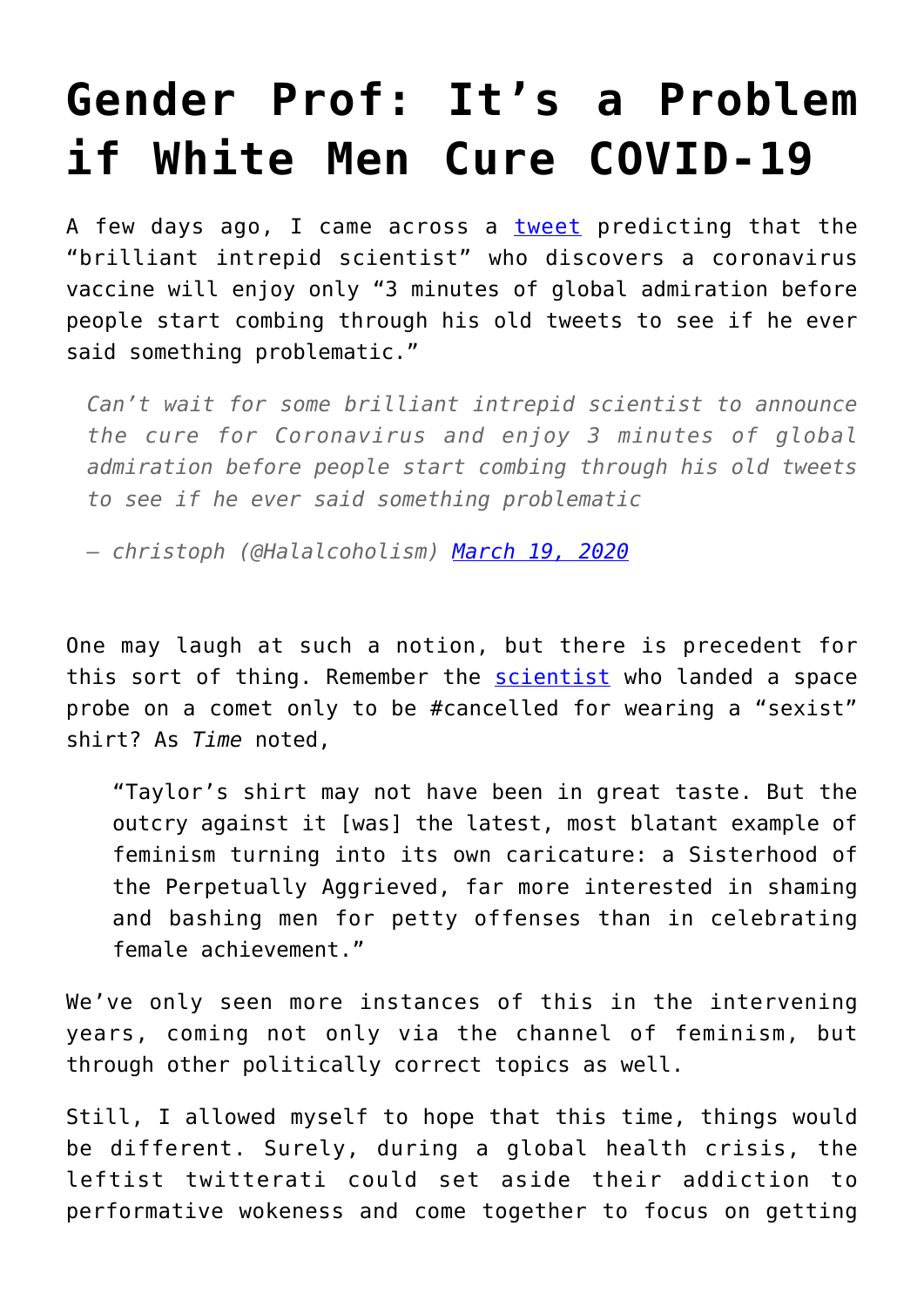things done.

Silly me.

In a *HuffPost* [piece](https://www.huffingtonpost.co.uk/entry/coronavirus-vaccine_uk_5ea067f2c5b6b2e5b83ba372?guccounter=2&fbclid=IwAR01idqCL31nARAi7cr1ABUoeWXAwMGyXIjGVwq5uhxqNQcDE3ZU9AG_TQo) published Thursday, Oxford gender studies professor Emily Cousens wrote that her "initial relief" at hearing that her own university was leading the race for a coronavirus vaccine was quickly "followed by worry."

What reasons could a sane person have for being worried about a vaccine that could save hundreds of thousands, if not millions, of lives worldwide? Well, arguably none, but Cousens gives several anyway.

One area of concern for Cousens is that if British scientists discover a vaccine, the "UK will be the world's saviour" and the British electorate will "quickly forget the devastating delay of the UK government to take action." She goes on to blame Prime Minister Boris Johnson for having "proudly safeguarded British institutions like individual liberty, and the pub, over lives." The accusation that the prime minister doesn't care about British lives is especially ironic since Cousens seems loathe to reduce the number of people who die waiting for a vaccine unless that vaccine also inoculates them against their annoying tendency to vote for Johnson's Conservative party.

But it gets worse.

Her final implication is that if the eventual discoverers of the vaccine are "white, male and Oxford-educated," people might actually trust that they know what they're doing. This cannot stand! Any suggestion that white, ivory-tower types (with the *obvious* exception of Cousens herself) are competent rather than merely privileged is simply unacceptable. How will we ever get rid of racism and sexism if people are allowed to think such things?

According to Cousens, "progress" in the concrete sense of